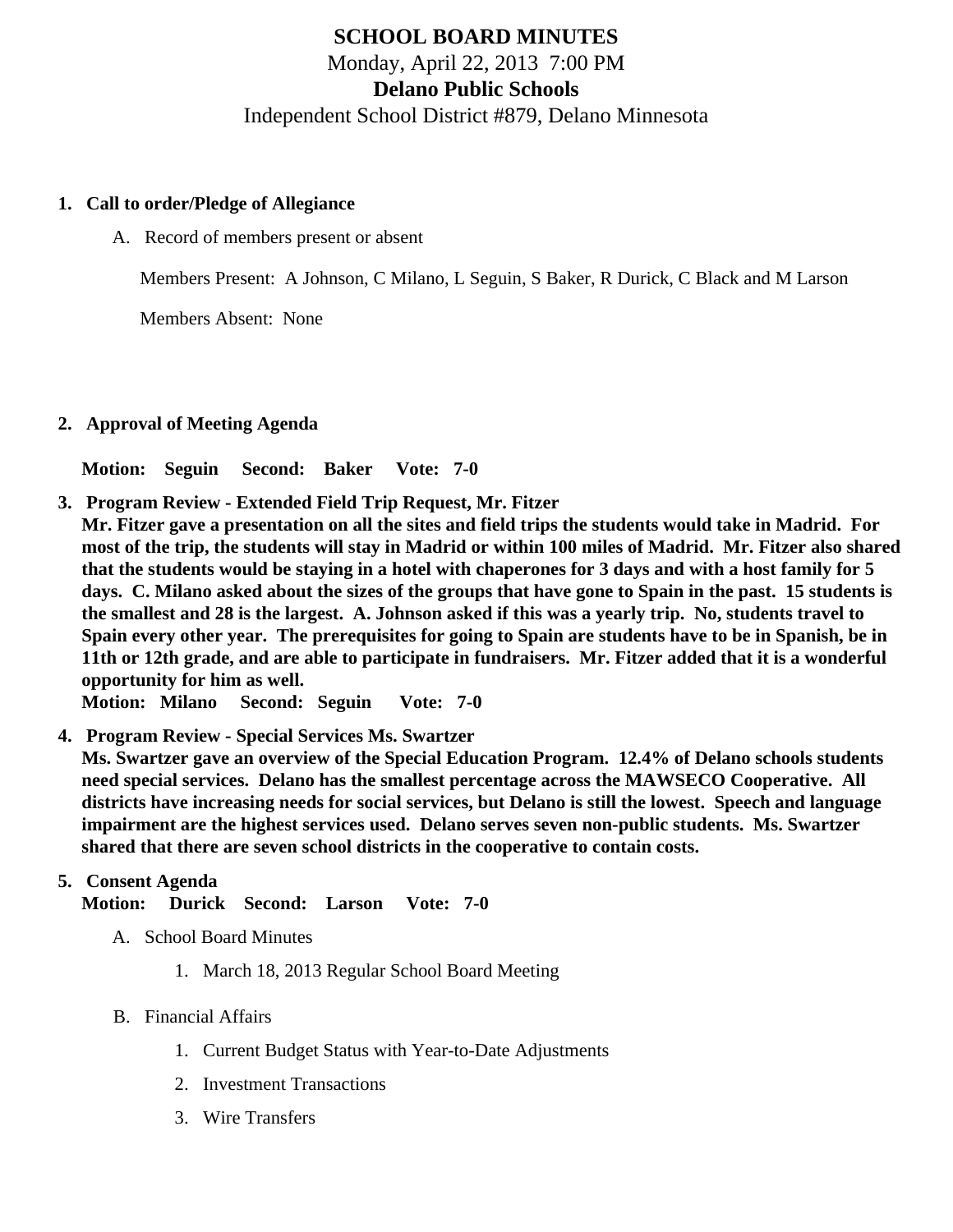- 4. [Minnesota Liquid Asset Fun](/docs/district/Business_Office/Liq_AFY13.pdf  )d
- 5. [Cash Repo](/docs/district/Business_Office/Cash_Report.pdf )rt
- 6. [Revenue Report by Fu](/docs/district/Business_Office/SCHOOL_BOARD_REPORTS_-_REVENUE_BY_FUND_TOTAL__(Date__6_2013).pdf)nd
- 7. [Expense Report by Fu](/docs/district/Business_Office/SCHOOL_BOARD_REPORTS_-_EXP_BY_FUND_TOTAL__(Date__6_2013).pdf)nd
- 8. [Expense Report by Progra](/docs/district/Business_Office/SCHOOL_BOARD_REPORTS_-_EXPENDITURES_BY_PROGRAM__(Date__6_2013).pdf)m
- 9. [Expense Report by Obje](/docs/district/Business_Office/SCHOOL_BOARD_REPORTS_-_EXPENDITURES_BY_OBJECT__(Date__6_2013).pdf)ct
- 10. [List of Bills Presented for Payme](/docs/district/Business_Office/DETAIL_OF_MONTHLY_BILLS_PRESENTED_FOR_PAYMENT_(Dates__03_13_13_-_04_17_13).pdf)nt
- 6. Resolution for Acceptance of Gifts
	- A. [Resolution Accepting Donations for Ted May Language Arts Schola](/docs/district/Business_Office/Resolution_for_Acceptance_of_Gifts_-_Ted_May_Scholarship_4.pdf)rship

Mary Reeder reported on the Ted May Scholarship and all the gifts that are listed in the resolution. A. Johnson accepted the resolution. Motion: Milano Second: Baker Vote: 7-0

- B. [Resolution for Acceptance of Other Gifts Received by the Di](/docs/district/Business_Office/Resolution_for_Acceptance_of_Gifts_4.pdf)strict Motion: Baker Second: Durick Vote: 7-0
- 7. Personnel Matters: Acknowledged contract/lane changes as they show our teachers furthering their education for the betterment of our students. Congratulated all staff for furthering their education. Motion: Baker Second: Larson Vote: 7-0
	- A. Retirements/Resignations/Terminations
		- 1. Gayle Litfin, DMS Paraprofessional, retirement effective 07-31-13. In Delano Schools for 29 years.
		- 2. Claire Austin, DMS Special Education Teacher, resignation effective 06-05-13.
		- 3. Natasha Goudy, DMS Special Education Teacher, resignation effective 06-05-13.
		- 4. Caroline McCoy, DHS Math Teacher, on family leave during 2012-13 school year, resignation effective 03-15-13.
		- 5. Jessica Paul, DMS Special Education Teacher, resignation effective 06-05-13.
		- 6. Mary Zelko, DES Health Office Professional, resignation effective 04-12-13.
		- 7. Ryan Hayes, Tiger Activity Center, resignation effective 04-28-13.
		- 8. Jessica Nelson, Tiger Activity Center, resignation effective 04-22-13.
		- 9. Sean Roff, DHS JV Boys Soccer Coach, resignation effective at the end of the 2012-13 season.
	- B. Recommendations for Employment
		- 1. Amy Buth, DHS Special Education Teacher, effective 08-27-13. Replaces Kristine Cruikshank who resigned.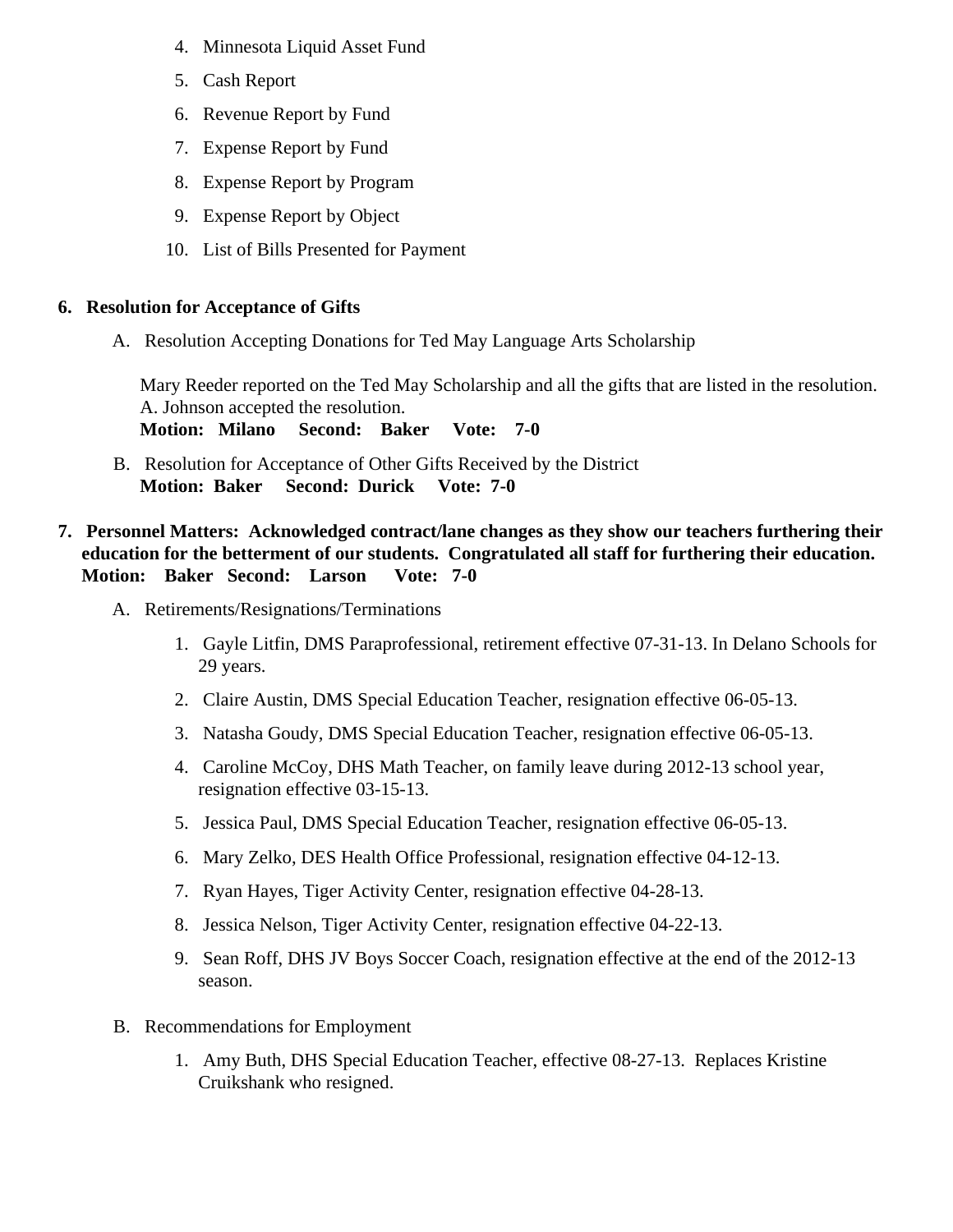- 2. Amanda Roff, DMS Mathematics Teacher, effective 08-27-13. Replaces Desiree Helstrom who was on family leave during 2012-13 and resigned on 03-03-13.
- 3. Alex Mankowski, Tiger Activitiy Center, effective 04-13-13. Replaces Ryan Hayes and Jessica Nelson who resigned.
- 4. Sean Roff, DHS Varsity Girls Soccer Coach, effective for the 2013-14 school year. Replaces Amy Glitsos who resigned.
- 5. Todd York, DMS 7th Grade Softball, effective 04-01-13. Replaces Jake Dorsey who resigned.
- C. Contract Changes/Approvals
	- 1. Claire Austin, DMS Special Education, Lane Change from BA+30 to BA+45, effective 03- 20-13.
	- 2. Katherine Berggren, DES Grade 4, Lane Change from BA+15 to BA+30, effective 03-20- 13.
	- 3. Amy Glitsos, DHS Special Education, Lane Change from BA+45 to BA+60, effective 03- 20-13.
	- 4. Kiz Gorham, DMS Grade 7 Mathematics, Lane Change from BA+30 to BA+45, effective 03-20-13.
	- 5. Rachel Kunde, DMS Language Arts, Lane Change from BA+15 to BA+30, effective 03-20- 13.
	- 6. Rob Luke, DHS Language Arts, Lane Change from MA to MA+15, effective 03-20-13.
	- 7. Jeremy Wenzel, DHS Social Studies, Lane Change from BA+30 to MA, effective 03-20-13.
- D. Leaves of Absence
	- 1. Heidi O'Donnell, DMS Language Arts, requesting family leave beginning 09-03-13 through 10-16-13.
	- 2. Tammy Mathiowetz, DES Special Education, requesting family leave beginning 09-09-13 through 12-20-13.

### **8. Public Comment: School patrons are given the opportunity to address the school board regarding items that are not on the agenda. All patrons will be asked to state their name and address for the record.**

#### **9. Administrative Reports**

A. Superintendent

Mr. Schoen reported that the Minnesota Legislature is in high gear. The house education bill represents a 500 million dollar increase in state funding for public schools. He also reported that all the bills before the House and Senate must be passed by May 20, which is the constitutional deadline. Mr. Schoen is hoping for passage of a bill that would benefit all students in the state of Minnesota. SEE is still working on equalizing funding for all schools across the state in which Mr. Schoen and board members are a part of. Mr. Schoen reported that there was a Strategic Planning meeting on Monday, April 22, and all the survey responses were calculated and presented to the Strategic Planning Committee. He also announced that on Wednesday, May 15, there will be a Strategic Planning Parent/Community meeting at Delano City Hall beginning at 6 pm and he asked that all individuals in the community attend and bring suggestions for the betterment of Delano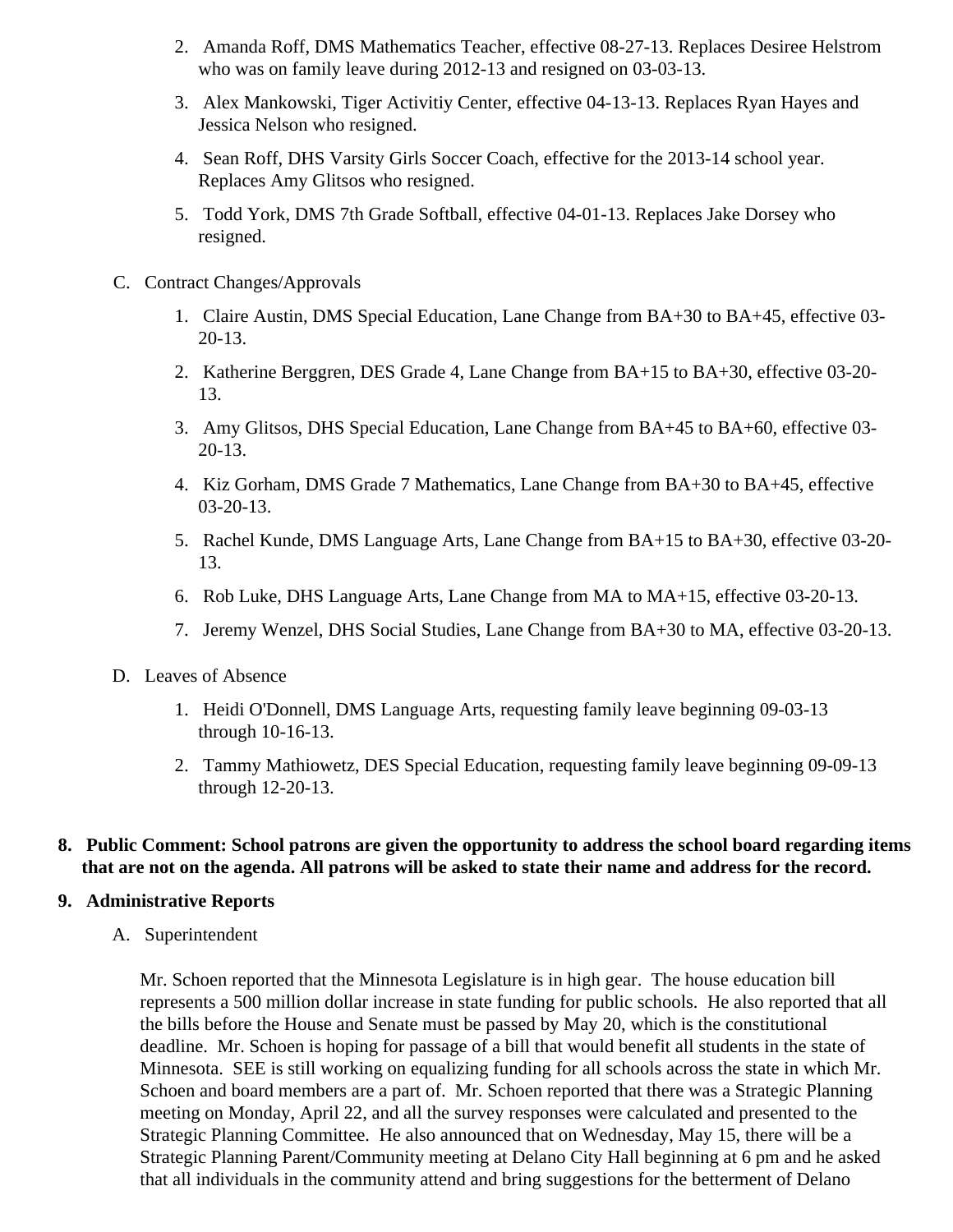Public Schools going forward.

- B. Principals:
	- 1. Ms. Klinkner

Ms. Klinkner reported that it was Volunteer Appreciation Week and that she wanted to thank all those individuals that give their time and talents to Delano Middle School. She reported that the middle school held a Welcome Meeting for 4th grade parents, preparing them for what their student can expect when they come to 5th grade next year. Ms. Klinkner also reported that the DARE graduation was held for 5th graders and all students received a certificate showing their completion of the program and their pledge to stay drugfree. DMS will be holding pre-registration for 7th and 8th graders to take self-enrichment courses instead of music classes. This is an action research project as the middle school investigates different ways of scheduling.

2. Dr. Heil

Dr. Heil reported that the high school will be re-tooling school committees for the 2013-14 school year and the Site Base Committee will take over management of these committees. He is working on enhancing school leadership through the use of students in each grade. The current STEM program will be evolving to STEAM, which will include the Arts. Mr. Heil also reported on the Curriculum Committee and their move to making curriculum a "living document" instead of revisiting curriculum every few years. He wants to keep curriculum completely aligned with tests and staff. The Technology Committee is working on determining what technology our schools need and what teachers need to implement it. Activities Director, Mike Lindquist, has been working on rescheduling spring sports, with safety being the top concern. Mr. Heil noted that academics and the well-rounded child is our focus. Teachers are behind in their classes this year because of snow days, and other activities that pull students out of class. Due to this situation, seniors will be in school May 28 and 29.

3. Mr. Schuler

Mr. Schuler reported that DMS held Kindergarten Round-Up and 160 students attended with their parents. Conferences were held in March and 98% of parents attended conferences. He thanked the parents for their attendence. Mr. Schuler stated that MCA Math and Reading tests are beginning, and they feel despite the loss of a few days due to snow, the students are prepared. He continued to share that the Tiger Fun Fair had the largest attendence in history, and that Jennifer Grant and her family are looking to pass the torch to head up this event. There were over 200 volunteers including parents, NHS students, and athletes from DHS having a great time. Mr. Schuler offered a big thank you to everyone who attended and volunteered. A. Johnson interjected that this all helps with the spirit of Delano Public Schools. On April 13, Paul Ludwig and Darren Schuler visited Watertown Schools to observe and learn about their one-to-one iPad initiative. In a report from Mr. Lahr, the Art Fair wrapped up, there were 150 pieces of art, and there was good attendance. In addition, DES students celebrated Earth Day and each of the students received an herb garden compliments of Landscape Structures. DES Nurse Mary Zelko resigned and a new ES nurse was hired and the board still needs to approve this new hire. Mr. Schuler expressed that Mary had a special talent working with students and parents and we would like to thank her for her seven years of service and wish her well in her future endeavors.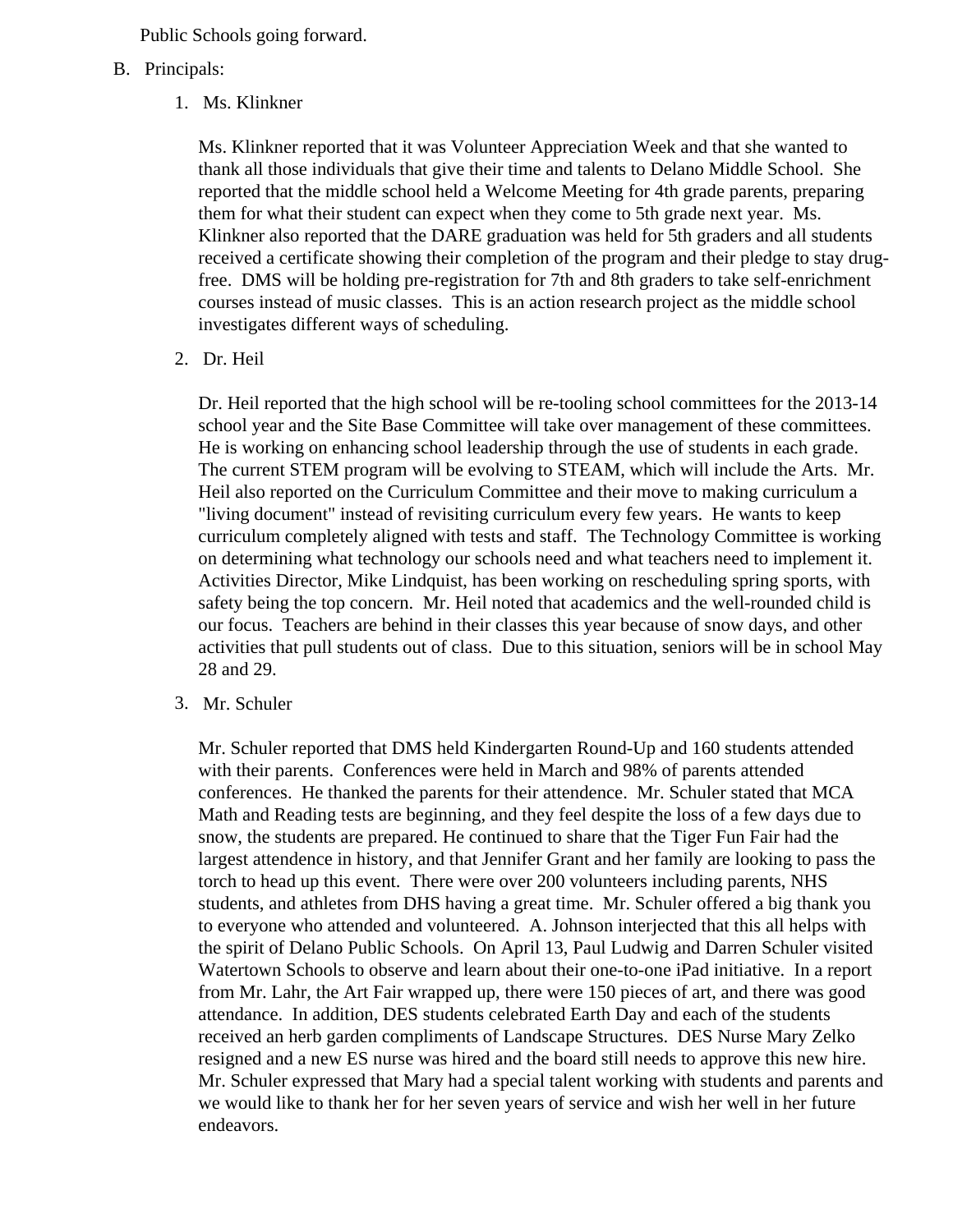### C. Business Manager

M. Reeder reported that Delano Public Schools received the 2013 Finance Award from the Minnesota Department of Education. Out of 511 school districts that were up for this award, 414 received it. The budget for FY13-14 is presently being discussed by the school board.

## D. Community EducationDirector

D. Johnson began by thanking the Delano-Loretto United Way for their generous support of CE programs. She went on to say that the CE summer brochure will be mailed the week of April 22. D. Johnson shared that summer registration for Tiger Kids Club is now open and early bird registration ends April 25. Fall registration is also open, with the Fall Information and Registration Night on May 7. ECFE classes resumed the week of April 1, and CE is marketing to families with new babie in hopes they will participate in the parent-child class in May. The open house, information and registration night for the 2013-14 school year was held March 12 and there was a good turn out with 75 children registered to date. The Wee Tiger Preschool and School Readiness programs receive 4 Star Parent Aware ranking by MDE and the Department of Human Services. This was achieved after a year-long process of training staff, documenting and writing the program application. These are grant monies from Wright County that are available in 2014 and will follow the child. D. Johnson shared that the 2013-15 School Readiness Plan was written and submitted to the MDE and DHS. D. Johnson stated that the final dates for Early Childhood Health and Development Screenir for the 2012-2013 school year were held on April 4 and 5. She also shared that Youth as Resourc (YAR) received a \$1,000 grant from Delano-Loretto United Way. YAR is holding a highway cleanup on May 15 for Randy's Sanitation and they also granted \$190.00 to Allison Warne for a fleece blanket project. D. Johnson reported that 7 of the 10 Destination ImagiNation teams advanced to t state competition, and four of those teams are going to Global Finals at the end of May. In additior 11 SHARP students completed the Teens Against Tobacco Use training in March. CE Swimming Lessons have 173 students enrolled this spring and the Beverly Folk Dancing Group added Deland a new location for our residents to participate.

## 10. Board Reports

A. MAWSECO

A. Johnson was unable to attend. They discussed Trek program and she will receive more information about Trek.

B. Wright Technical Center

R. Durick reported that WTC has a preliminary budget for next year. They will be replacing the administrative finance position and there will be some reorganization with positions. Recommendation from superintendent is to post position and get the director an assistant. New director will begin in July. Delano projecting 58 students to use WTC during the 2013-14 school year. Began looking at budget for next year and their goal is to spend down fund balance to match their 2010-11 balance. M. Schoen added that more students utilized WTC because of the addition Certified Programs.

C. Curriculum Advisory Council

Meeting is Thursday, April 25

D. Schools for Equity in Education (SEE)

M. Schoen, S. Baker, H. Lewis and J. Sweet represented Delano Schools at SEE Day at the Capite Representatives from Dassal-Cokato and Kassen-Manorville were also in attendance. They spoke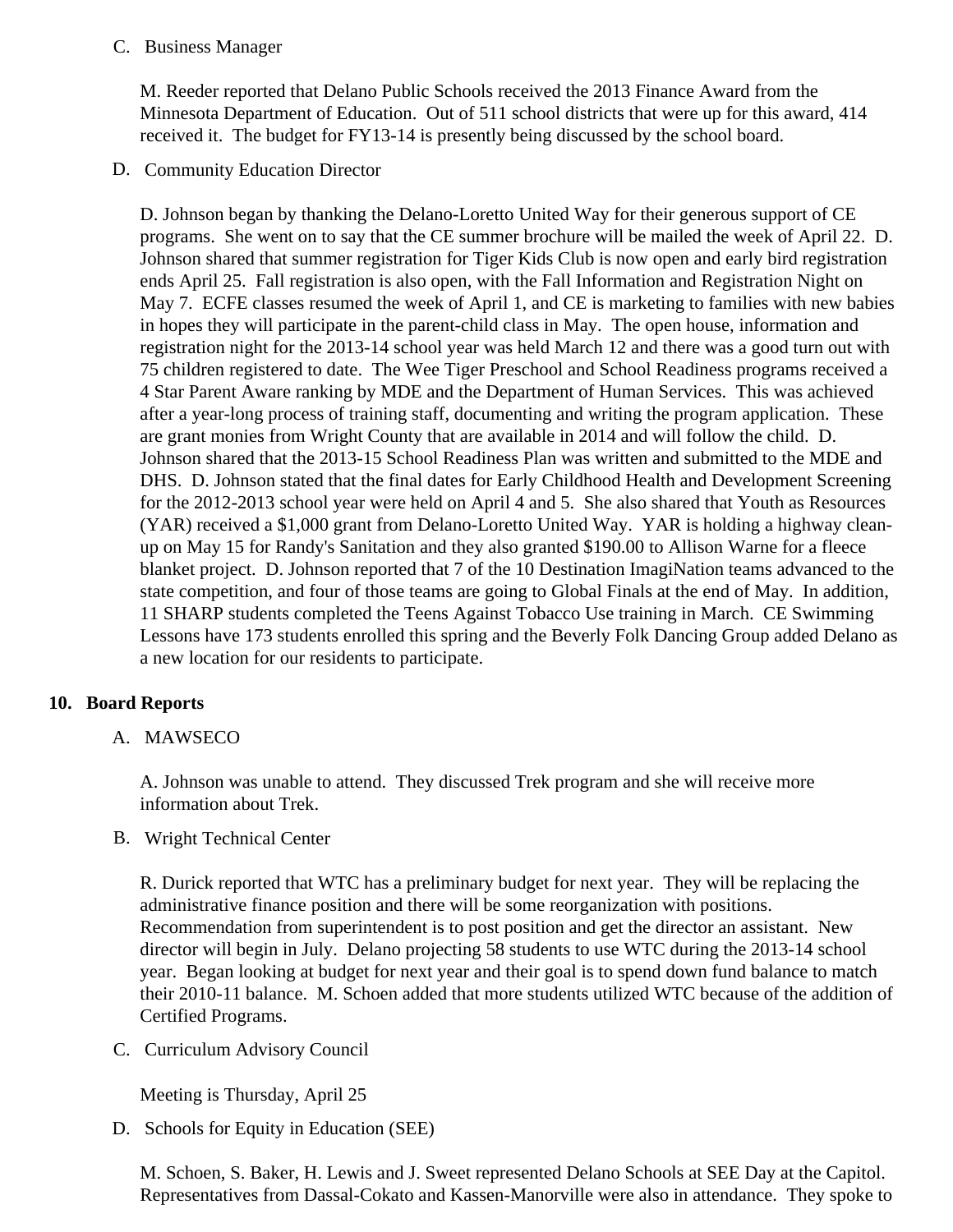legislators about the inequity in funding in the state of Minnesota and were advocating for equalize funding for public schools in Minnesota. S. Baker stated that their voices will be heard in the next 2-3 weeks, so please write to your legislators. S. Baker quoted M. Schoen from his recent superintendent's letter in the Delano Herald Journal that the annual tax in property wealthy districts three times higher than in Delano, which is property poor. S. Baker stated that this inequity can impact students vying for college and job placement. This issue impacts students as well as every paying citizen. C. Milano provided the SEE website to patrons with additional questions. She also shared that we always hear about the achievement gap, but not about the opportunity gap. SEE fights for the opportunity gap and the SCOY language represents equalization in funding. 1993 was the time funding was equalized in the state of Minnesota.

E. Delano Area Sports Arena (DASA)

Election of officers took place and Kevin Voss will stay on as President. A listing of projects will be brought to the next meeting.

F. Safe Schools

S. Baker reported that truancy is up in Delano and usually goes up in the spring. Law enforcement from Wright County, city representatives and school officials work collaboratively to promote and increase safety for students.

G. Staff Development

C. Milano reported that an additional staff development day is being investigated for next year. Ho we train and support our teachers is important, as great teachers create great students. She believ that teachers need to continue to work together to come up with the best practices for our district.

H. City/School

L. Seguin reported that the task force recommends better managing of our facilities due to growth i facility use. Changes to our scheduling practices, fee schedule and the movement of our process to online system to help take some of the emotion out of the process. She stated that they recommen changing from a tier to a priority system and also base scheduling on seasonal activities. Fees sho allow for out-of-pocket expenses and maintenance fees. To offset this change, there will not be an new activities added. L. Seguin also shared that they are evaluating street assessments for Tiger Drive with the City of Delano.

- 11. Old Business
- 12. New Business
	- A. [Surplus Propert](/docs/district/Business_Office/Surplus_Items_4.22.13.pdf)y

J. Strobl - recumbant bike and will recycle. Canoe - in need of repair, will go out for bids per Marty Kittok. Motion: Baker Second: Milano Vote: 7-0

B. [Approve New District Dental Insurance Car](/docs/district/Business_Office/April_2012_Dental_Insurance_Comparison_Info.pdf)rier

Representatives from all groups in the district who have dental insurance were invited to meet and discuss dental quotes from three carriers. Employees will save just under \$200 for changing to De Dental. The coverage for employees will remain exactly the same.